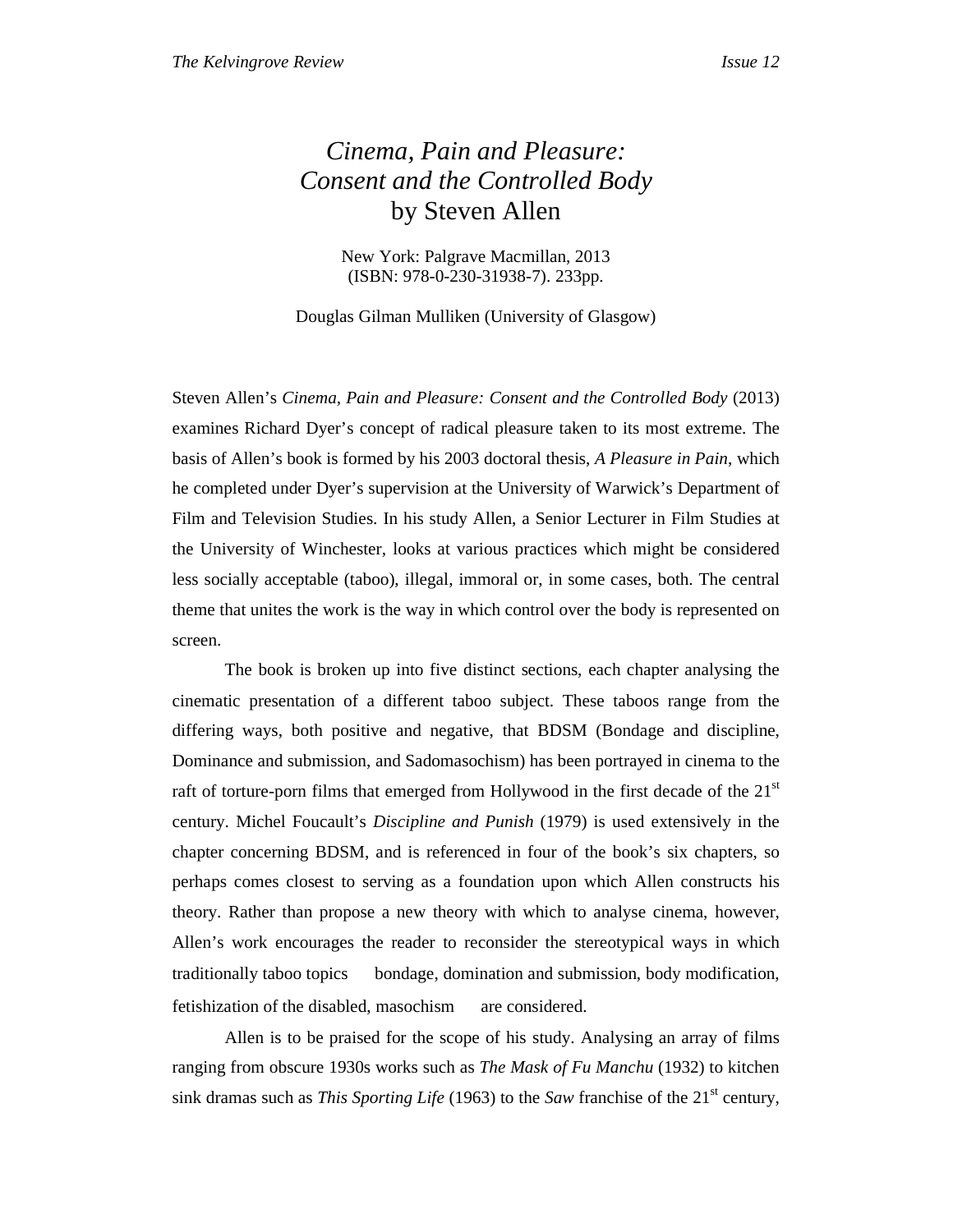the study is thorough and well-researched. By relating culturally accepted forms of body control (tattooing and piercing, for example) with forms of control that are either culturally taboo, and therefore misunderstood (as in the case of BDSM play), or illegal and immoral (the 'artistic serial killers' of chapter 4), Allen re-situates the reader's expectations and encourages a more nuanced view of control of the body.

 Allen begins his study with a brief history of the central concepts of his work - sadism, masochism, and the controlled body itself - followed by a broad overview of previous scholarship on both BDSM and the more general concept of the controlled body. While acknowledging their importance in the field, Allen problematizes figures such as Krafft-Ebing, Freud, and, more contemporarily, Laura Mulvey for their 'gendering' of sadomasochism. Allen explains that the refusal of Krafft-Ebing and others to accept the possibility of female sadism combined with the active male-passive female dynamic described by Mulvey in her work have resulted in a general understanding of sadomasochism that is not representative of the subculture. Additionally, Allen states what might function as the primary thesis for the entire work

Marking the flesh, confronting trauma, enduring restraint and accepting passivity are all components of the controlled body, and these pleasurable pains have the potential to be represented in the manner they are felt and interpreted by participants in comparable social acts. Commonly though, these practices are relegated to cinematic shorthand for deviancy… (p.25)

The chapter entitled 'BDSM at the Movies', concerning representations of BDSM in both documentary and feature film, breaks down the negative association feature films usually draw with the subculture. Allen contends that many of the wrongly-held opinions concerning BDSM '[originate] from false assumptions pioneered in psychoanalytic studies' (p.29). The author spends much of the chapter comparing the reality of BDSM, as found in the documentary *Sick: The Life and Death of Bob Flanagan, Supermasochist*, with the glamorised, falsified portrayal of the subculture in such films as *Secretary* and, especially *8mm*. Allen finds this latter film particularly problematic in that its portrayal of BDSM (and non-traditional sexual subcultures generally) conforms to virtually every negative stereotype that Allen is attempting to breakdown.